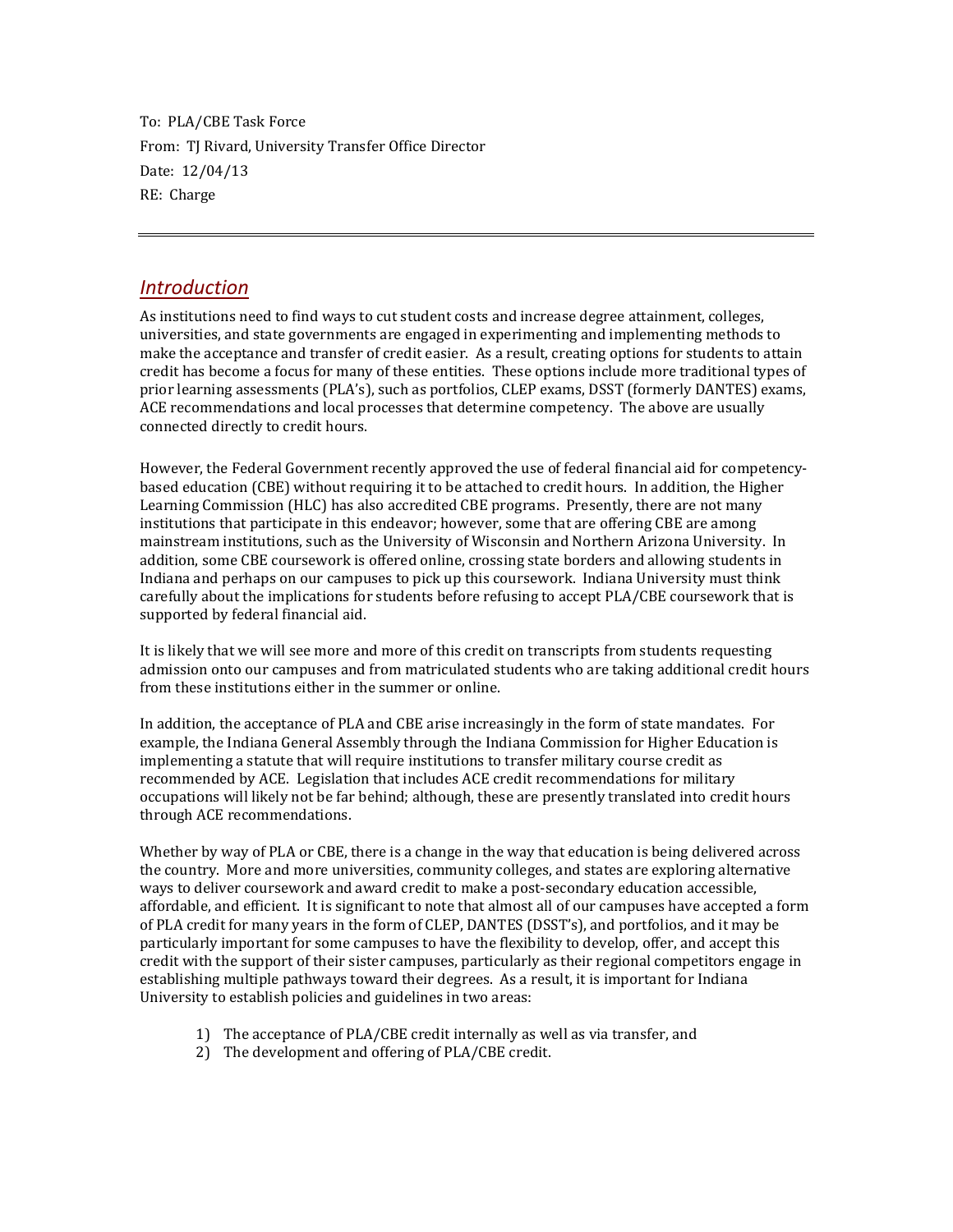## *Need for Consistency*

The need for consistency raises a number of concerns for the University and for the campuses:

- 1. In the past, there were so few students who transferred (or attempted to transfer) PLA/CBE credit that each campus could address these credits on a case-by-case basis. However, as more and more students receive these credits from a variety of regionally accredited institutions and as these students move from one IU campus to another, a lack of consistency in how these credits will count will be counterproductive for the student and to our own goal of delivering a quality experience and education. Establishing a policy or policies that will guide the campuses in how to accept this credit will avoid many of the issues that students may encounter otherwise when they move from one IU campus to another.
- 2. As campuses attempt to be competitive, devising methods for offering CBE/PLA to students beyond credit in general studies may become an important factor in attracting, retaining and graduating students in the future, particularly students who fall within certain demographic parameters. The need for campuses to be competitive and flexible in the delivery of coursework may become imperative, particularly perhaps at the regional campuses. The IUPUI campus has begun to create avenues for students to use PLA's toward credit in their degree programs, and this may be a logical place to begin an assessment of rational policies for our campuses.
	- a. As an aside, this may also offer the opportunity to partner with ITCC on creating parameters for accepting PLA/CBE credit through a portfolio system, devised and administered through ITCC, following learning outcomes designed by IU faculty.
- 3. Not all PLA/CBE credit can, or should, be considered equal. It is logical that the discussion may need to examine awarding credit for PLA/CBE credit in different ways, dividing the discussion into several parts, because conclusions for how to codify the acceptance of CLEP, DSST, or other forms of credit that have been transcripted for years on the campuses may be very different from conversations with regard to how to translate a competency-based transcript into credit hours and the methods for assessing it – that is, if the credit is to be accepted on the campuses.
- 4. Legislation on military credit and the need to ensure that our veterans and active-duty military receive appropriate credit will and should be a priority for Indiana University. In addition, students directly associated with the military should be assured -- as much as possible -- that if they engage in intercampus transfer that their credits will be accepted in the same ways.

## *Charge*

The PLA/CBE Task Force will develop recommendations that will be forwarded to appropriate academic and administrative bodies for consideration as University policy and/or practice, concerning the above four areas which include but are not limited to:

- Transfer of CBE/PLA credit from other regionally accredited institutions
	- o Partnerships with PLA/CBE programs or institutions
	- o Statement and/or policy on the acceptance of MOOC Credit
- Intercampus Transfer of PLA/CBE Credit
- Development of PLA/CBE credit on IU campuses
	- o Expanded portfolio process
	- o CLEP and DSST scores